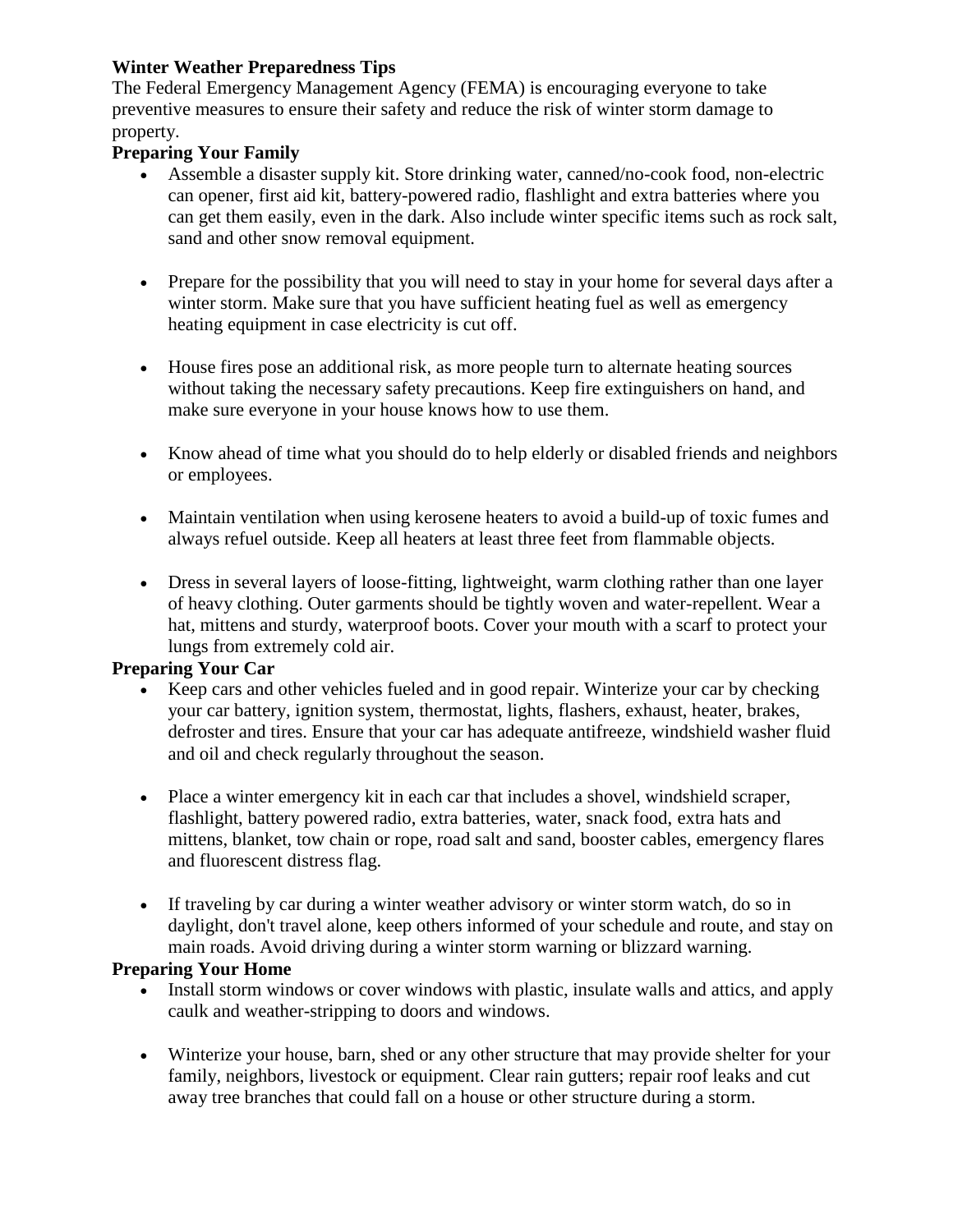- Insulate pipes with insulation or newspapers and plastic and allow faucets to drip a little during cold weather to avoid freezing.
- Learn how to shut off water valves (in case a pipe bursts).
- Hire a contractor to check the structural ability of the roof to sustain unusually heavy weight from the accumulation of snow - or water, if drains on flat roofs do not work.

 Remove ice and snow from tree limbs, roof and other structures after the storm passes. **Winter Weather Terms**

- Know the terms used by weather forecasters so that you clearly understand the risk to your family and your community, including:
	- o **Winter weather advisory** Winter weather conditions are expected to cause significant inconveniences and may be hazardous, especially to motorists;
	- o **Winter storm watch** Be alert, a storm is possible;
	- o **Winter storm warning** Take action, the storm is occurring or will soon occur in the area;
	- o **Blizzard warning** Snow and strong winds combined will produce blinding snow, near zero visibility, deep drifts, and life-threatening wind chill - seek refuge immediately;
	- o **Frost/freeze warning** Below freezing temperatures are expected.

Winter storms accounted for five national major disasters and eight emergency declarations in 2001 as well as five major disasters and one emergency declaration to date in 2002. The severe weather damaged homes and businesses from New York to Oregon.

# **Winter Driving**

About 70 percent of winter deaths related to snow and ice occur in automobiles. Consider public transportation if you must

travel. If you travel by car, travel in the day, don't travel alone, and keep others informed of your schedule. Stay on main roads; avoid back-road shortcuts.

1. **Winterize your car**. This includes a battery check, antifreeze, wipers and windshield washer fluid, ignition system, thermostat, lights, flashing hazard lights, exhaust system, heater, brakes, defroster, oil level, and tires. Consider snow tires, snow tires with studs, or chains. Keep your car's gas tank full.

### 2. **Carry a disaster supplies** "winter car kit" in the trunk of your car. The kit should include:

o Shovel

- o Windshield scraper
- o Battery-powered radio
- o Flashlight
- o Extra batteries
- o Water
- o Snack food
- o Mittens
- o Hat
- o Blanket
- o Tow chain or rope